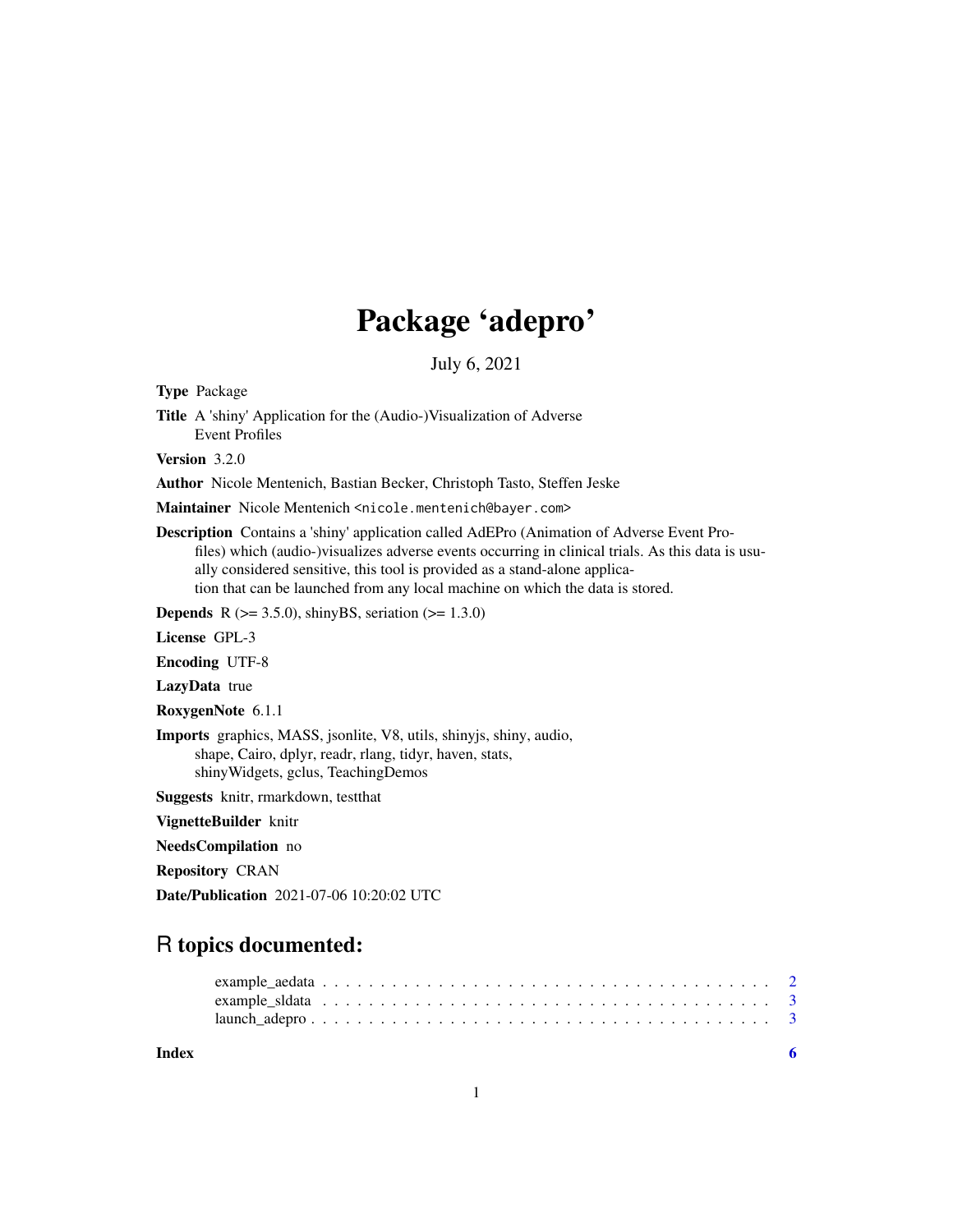<span id="page-1-0"></span>

#### Description

Example data set with simulated adverse event information

#### Usage

example\_aedata

#### Format

A data frame with the following variables (in this order):

SUBJIDN subject ID

AEDECOD adverse event (AE) term

AESTDY study day of start of the adverse event

AEENDY study day of end of the adverse event

AESEVN severity of the adverse event (1-mild, 2-moderate, 3-severe)

AESERN serious adverse event

AETRTEMN treatment-emergent adverse event (1-yes, 0-no)

AERELN serious adverse event (1-yes, 0-no)

TRT01A treatment group

TRTSDT study day of treatment start

LVDT study day of drop out

DTHDT study day of death

AGE subject age

SEX subject sex

REGION subject region

SAFFN safety flag (numeric)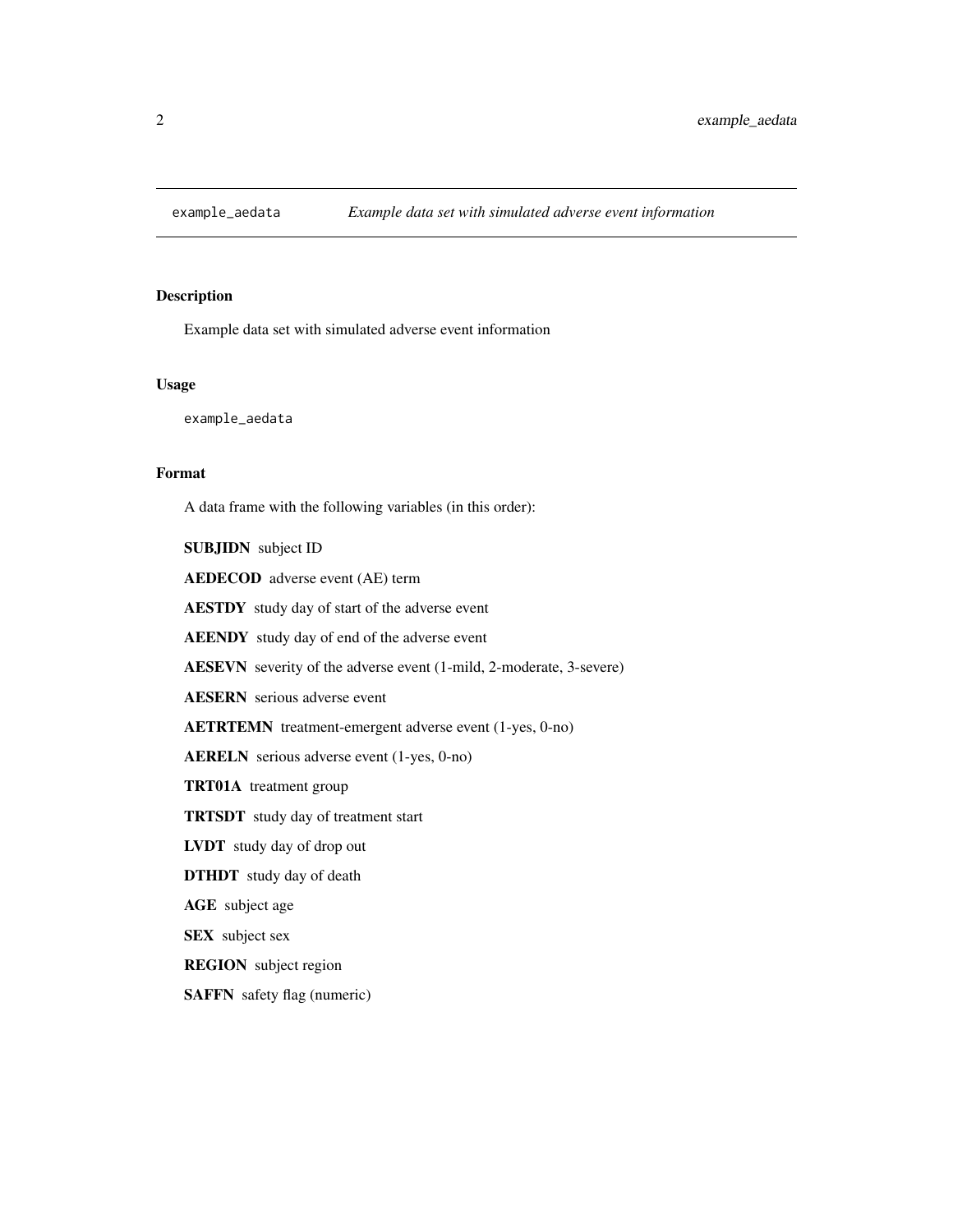<span id="page-2-0"></span>

#### Description

Example data set with simulated subject level information

#### Usage

example\_sldata

#### Format

A data frame with the following variables (in this order):

SUBJIDN subject ID TRT01A treatment group TRTSDT study day of treatment start LVDT study day of drop out DTHDT study day of death AGE subject age SEX subject sex REGION subject region SAFFN safety flag (numeric)

launch\_adepro *launch\_adepro - Launches the AdEPro application*

#### Description

Starts the AdEPro application in the client's browser.

#### Usage

launch\_adepro(host = "127.0.0.1", port = NULL, browser = NULL)

#### Arguments

| host    | host link (defaults to the local machine $"127.0.0.1"$ )           |
|---------|--------------------------------------------------------------------|
| port    | port number (randomly chosen unless specified as a certain number) |
| browser | path to browser exe (defaults to standard browser)                 |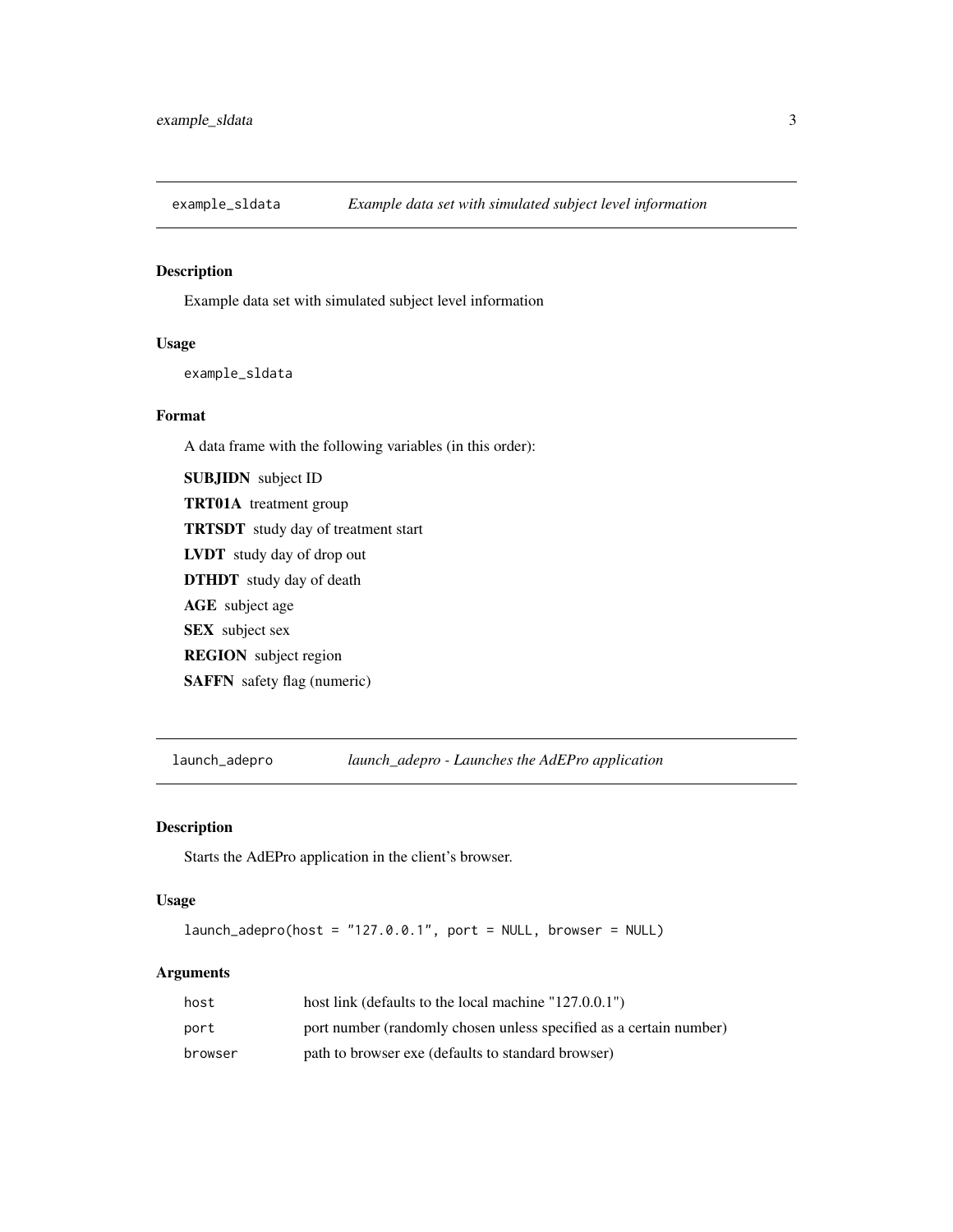#### Details

Further information on how to use this application can be found in the vignette of this package.

#### Value

A shiny app

#### Examples

## Not run: ## Launch application on localhost (127.0.0.1) ## ------------------------------------------- ## By default launch\_adepro starts the application on localhost ## and a randomly selected port (e.g. 9876), in which case you can connect ## to the running application by navigating your browser to ## http://localhost:9876. launch\_adepro() ## Launch application on a different host ## -------------------------------------- ## You can also run the application on a different host ## by specifying a hostname and port. Just make sure to ## use an open port on your machine. Here "open" means ## that the port should not be used by another service ## and the port is opened by your firewall. launch\_adepro(host="your-hostname", port=8888) ## Make the application available to your coworkers ## ------------------------------------------------ ## within your local area network even without a ## dedicated Shiny server. The value set through the ## host argument says to accept any connection (not just from localhost). ## Then take note of your local IP (if you are under linux, ## you can see it through ifconfig). Say your IP is 192.168.1.70. ## Your colleagues can use your app by inserting in the address ## bar of their browser 192.168.1.70:8888, i.e. your IP followed ## by : and the port number you selected. launch\_adepro(host="0.0.0.0", port=8888) ## Launch application on a different browser ## ---------------------------------------- ## To run the shiny app on a different browser than your standard browser ## use the "browser" argument to set the path to the respective .exe file. launch\_adepro(browser = "C:/Program Files/Mozilla Firefox/firefox.exe") ## Running AdEPro on test data ## ---------------------------

write.csv(example\_aedata, file=paste(tempdir(), "\\example\_aedata.csv", sep=""), row.names=FALSE) write.csv(example\_sldata, file=paste(tempdir(), "\\example\_sldata.csv", sep=""), row.names=FALSE) ## Load example\_aedata.csv (and example\_sldata.csv) in the Upload data panel after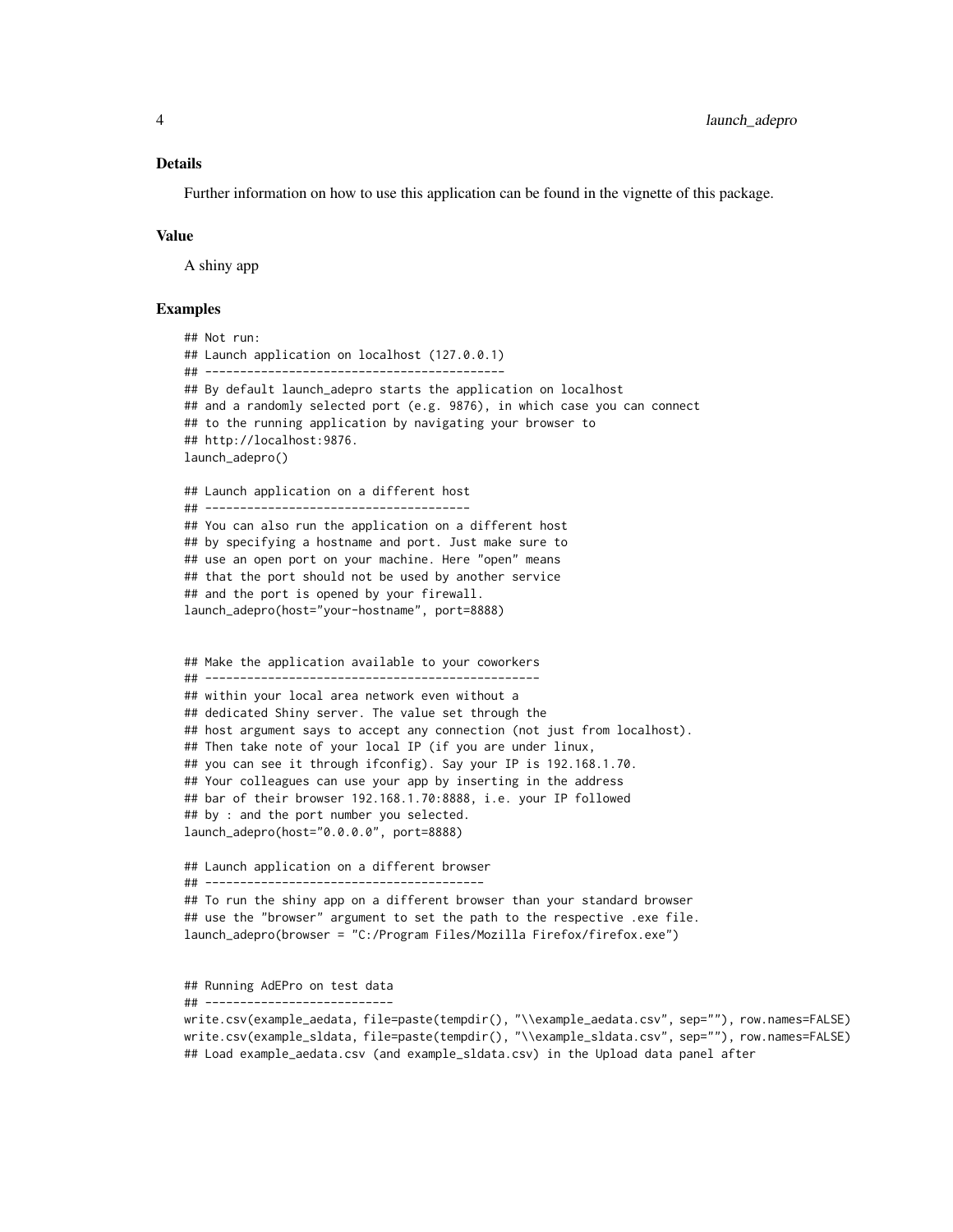#### launch\_adepro

## launching the application.

## End(Not run)